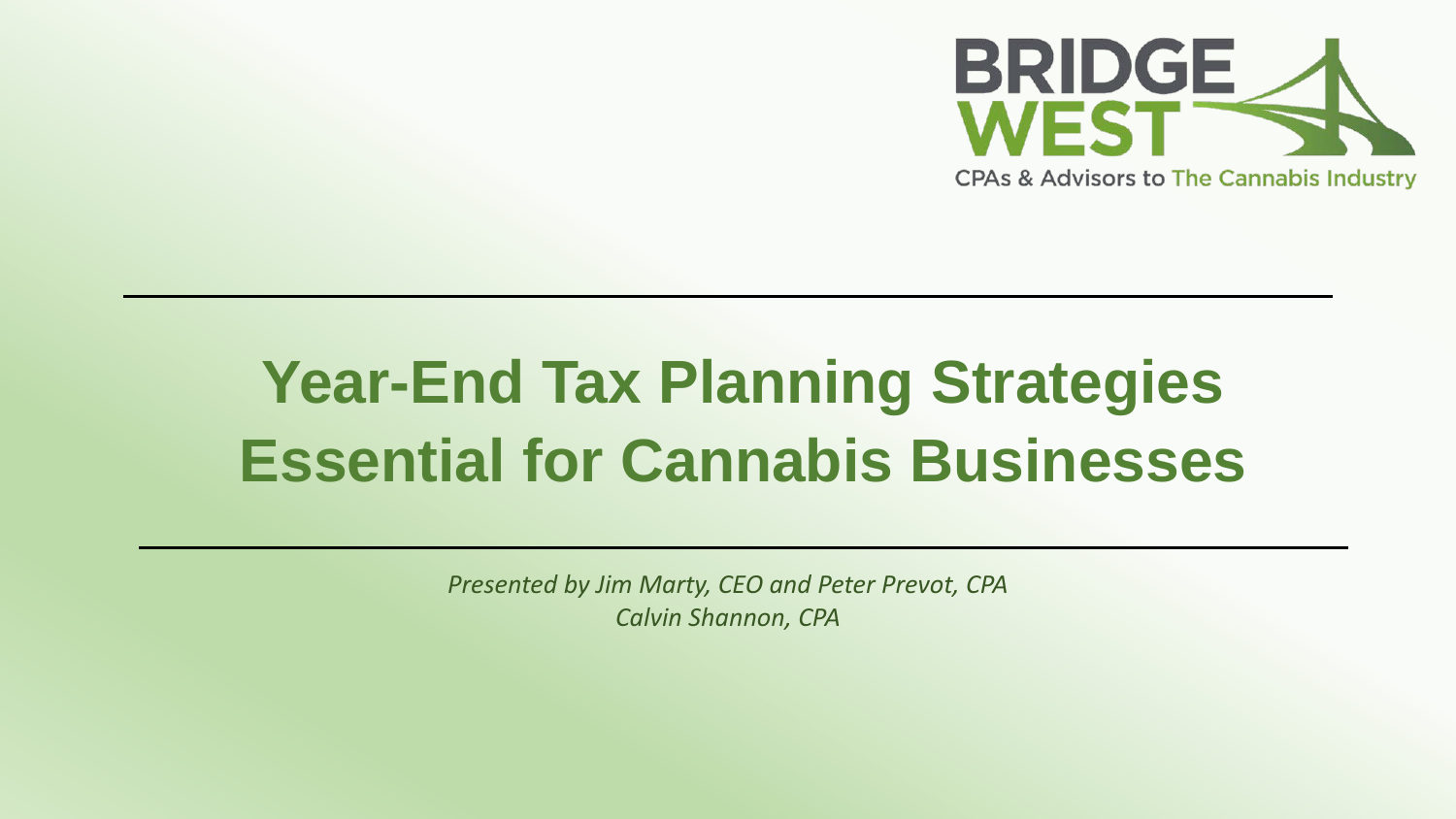

# House Keeping Items

- All attendees will be able to ask questions throughout the presentation. The questions will be answered at the end of the webinar
- A recording of the webinar and PDF of slide show will be sent to all attendees and also be posted to [www.bridgewestcpas.com/webinar](http://www.bridgewestcpas.com/webinar) Thank you for attending!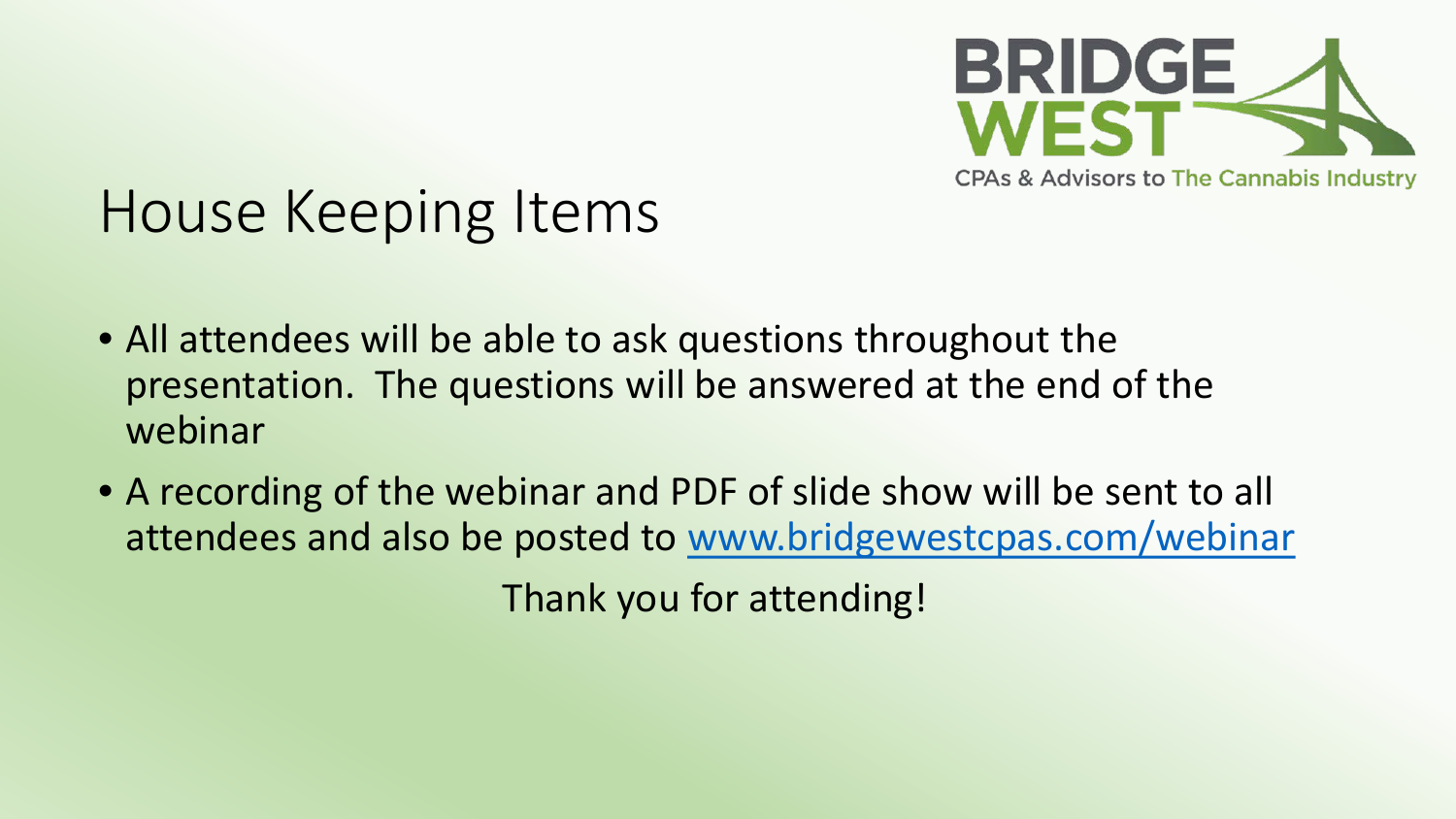

# **The fall is a great time to get your cannabis company books in order**

- It will save you time and money on your tax prep fees
- Allows for tax and profitability planning before year end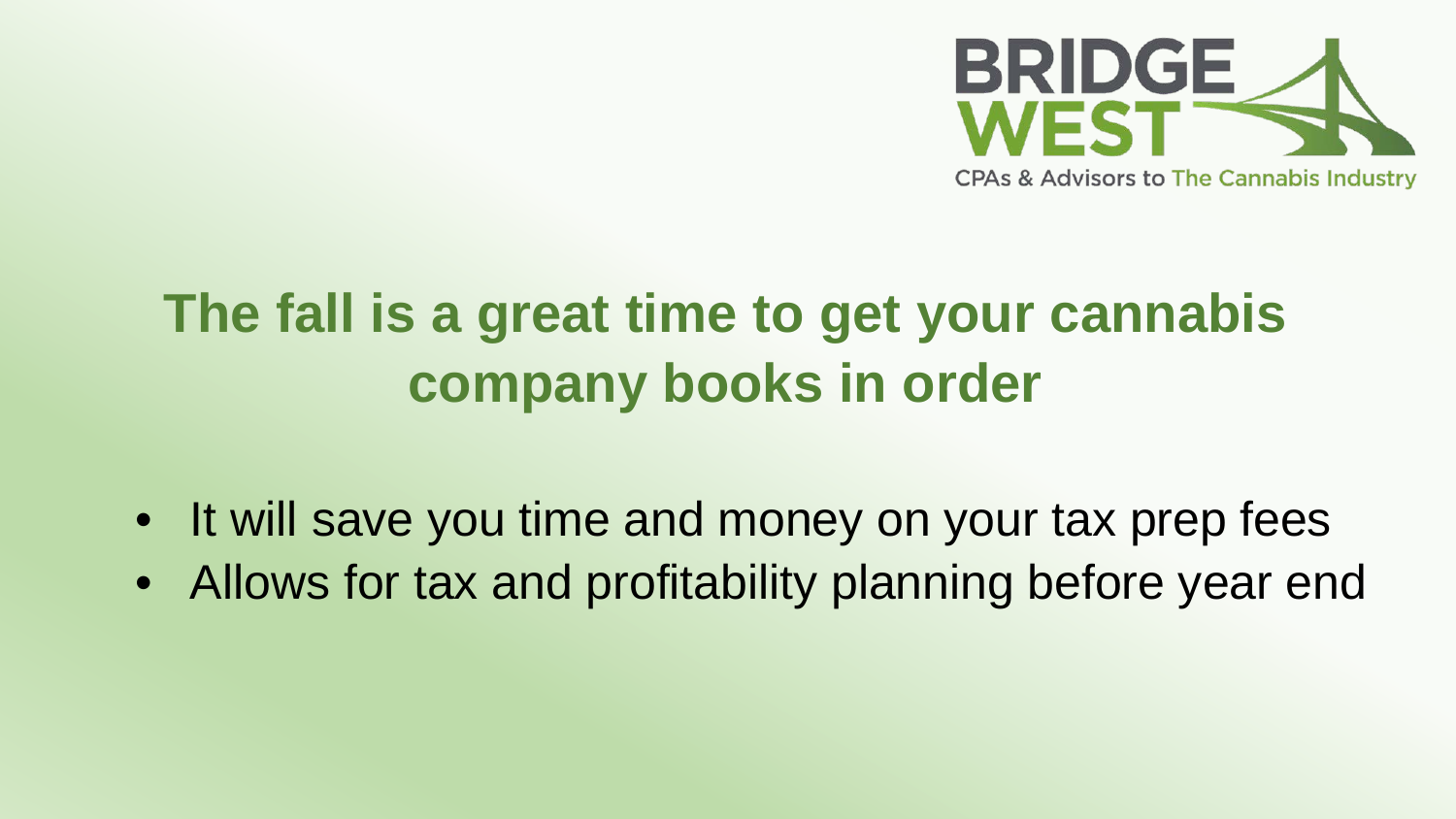

# **Dress rehearsal for closing your books monthly for September through December**

- Books should be closed and ties monthly anyway
- Try to have tied out balance sheet and income statement by the middle of the following month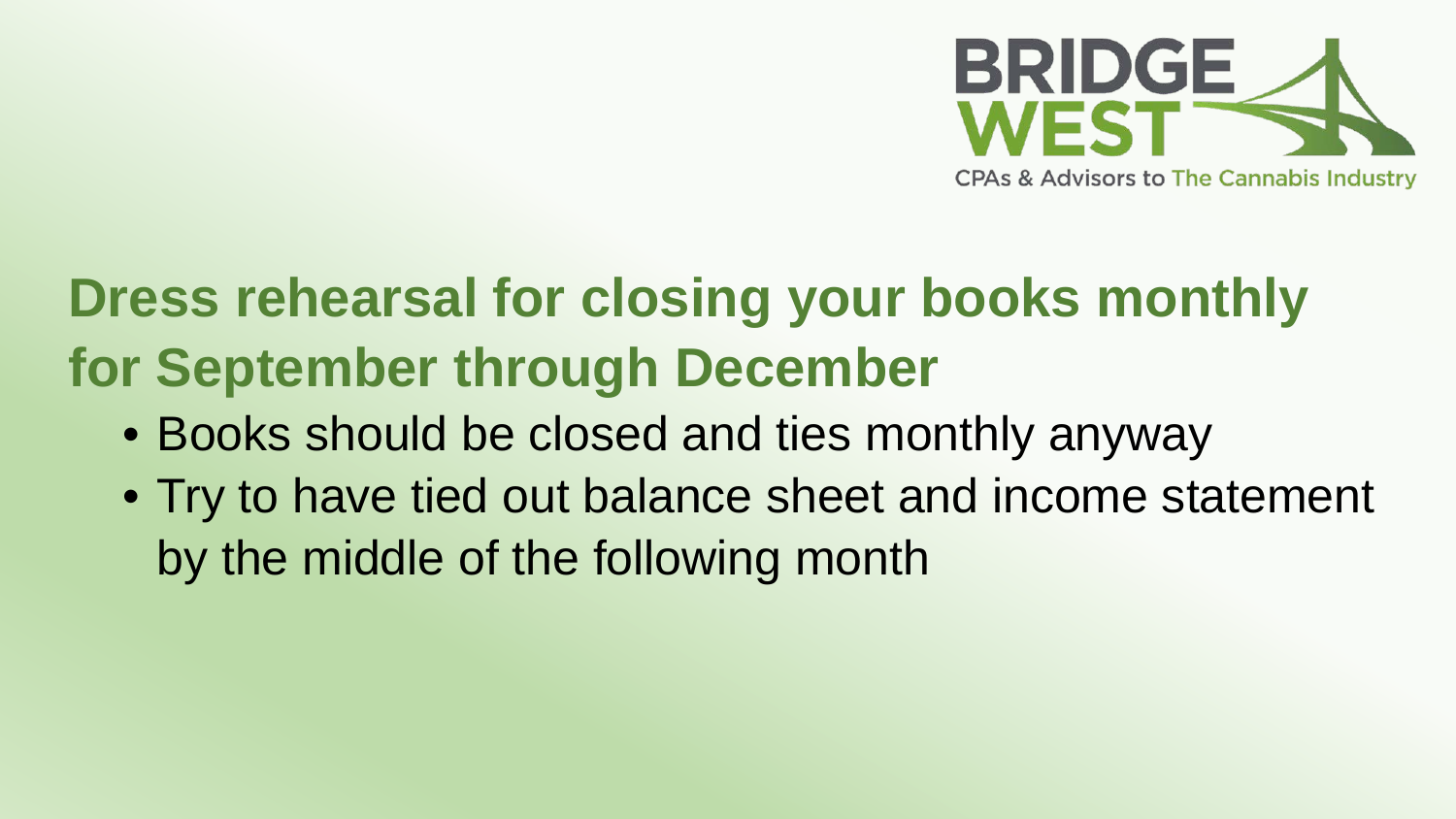

#### **Balance sheet**

Reconcile bank balance to bank statement Calculate inventory

- Purchased inventory is carried at cost
- Self-grown inventory is harder to cost out
- Do you know your cost to grow a pound?
- **Tie your physical inventory counts to METRC**

*i.e.. Cost of production / pounds produced = cost per pound*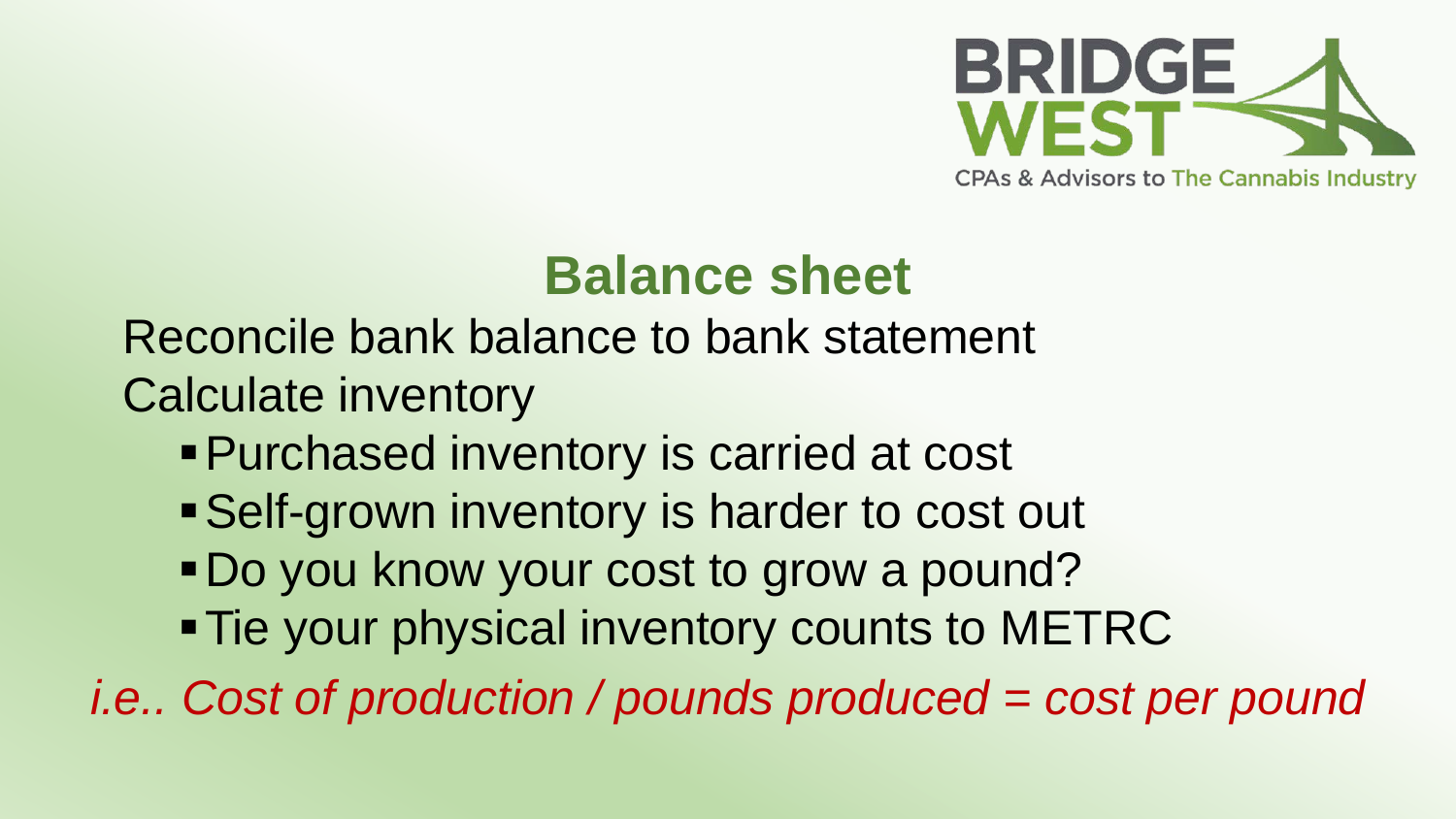

### **Property and Equipment**

- **Have large purchases been recorded?**
- Dispositions recorded?
- Estimate annual depreciation expense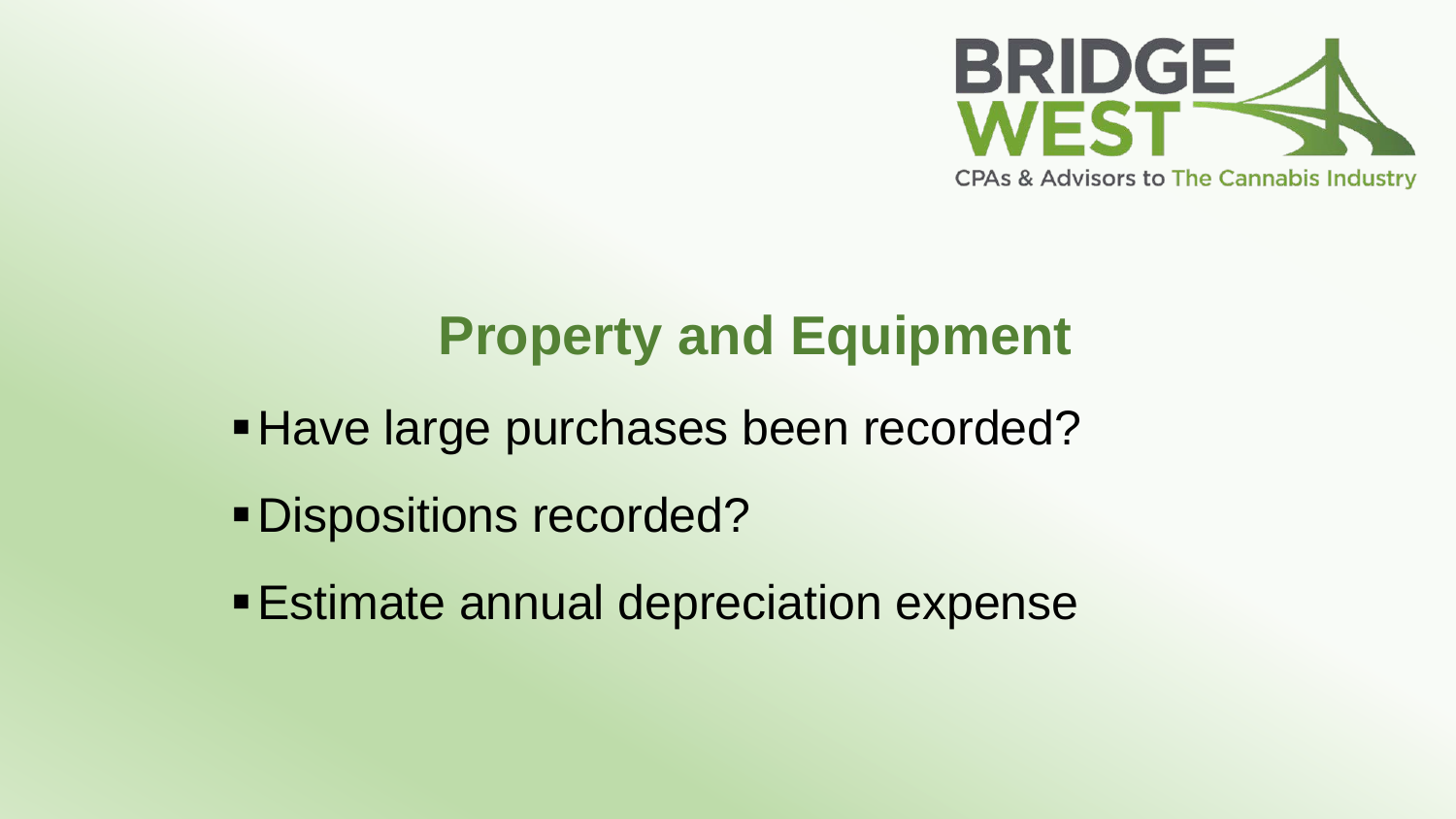

#### **Other assets**

**Are they being carried at the correct amounts?** 

Analyze for possible write-offs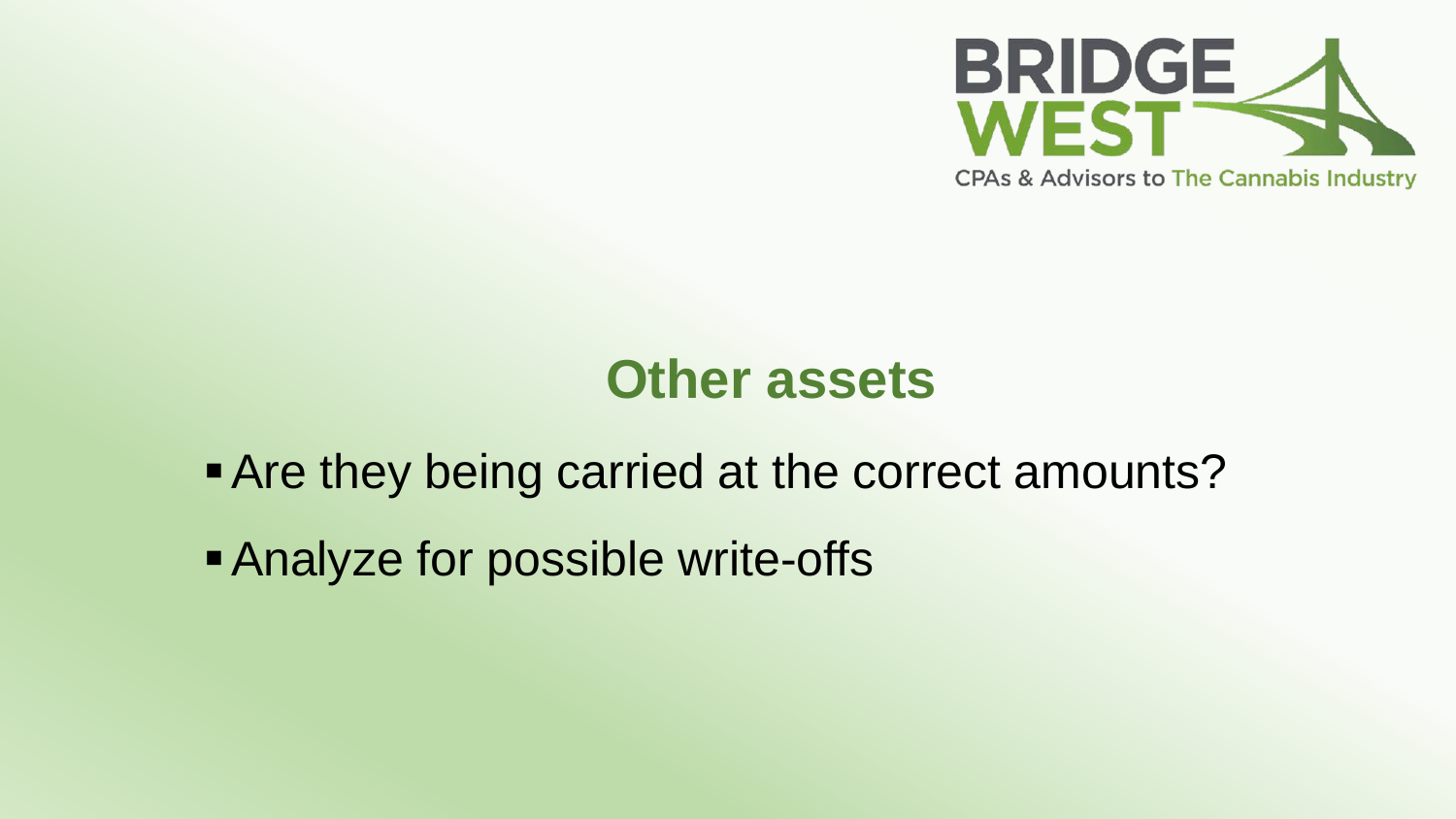

## **Liabilities**

- Tie out to supporting documentation for correct balances
- Record interest expense on loans
- Sales tax and payroll liabilities should be equal to the next month's payments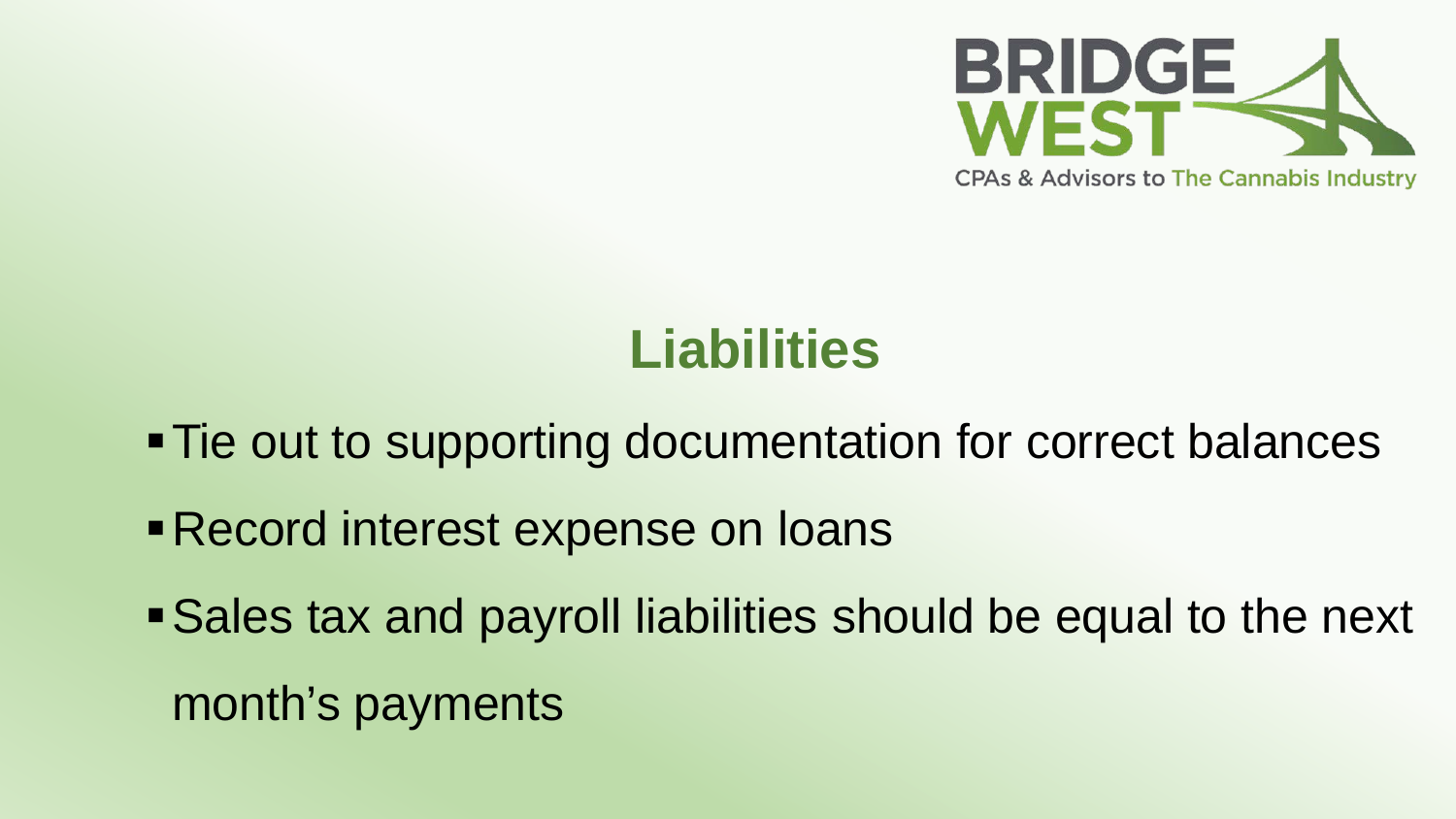

# **Equity**

- **Balances should be equal to the prior years tax returns**
- Retained earnings or partner capital accounts
- All prior year adjusting journal entries posted?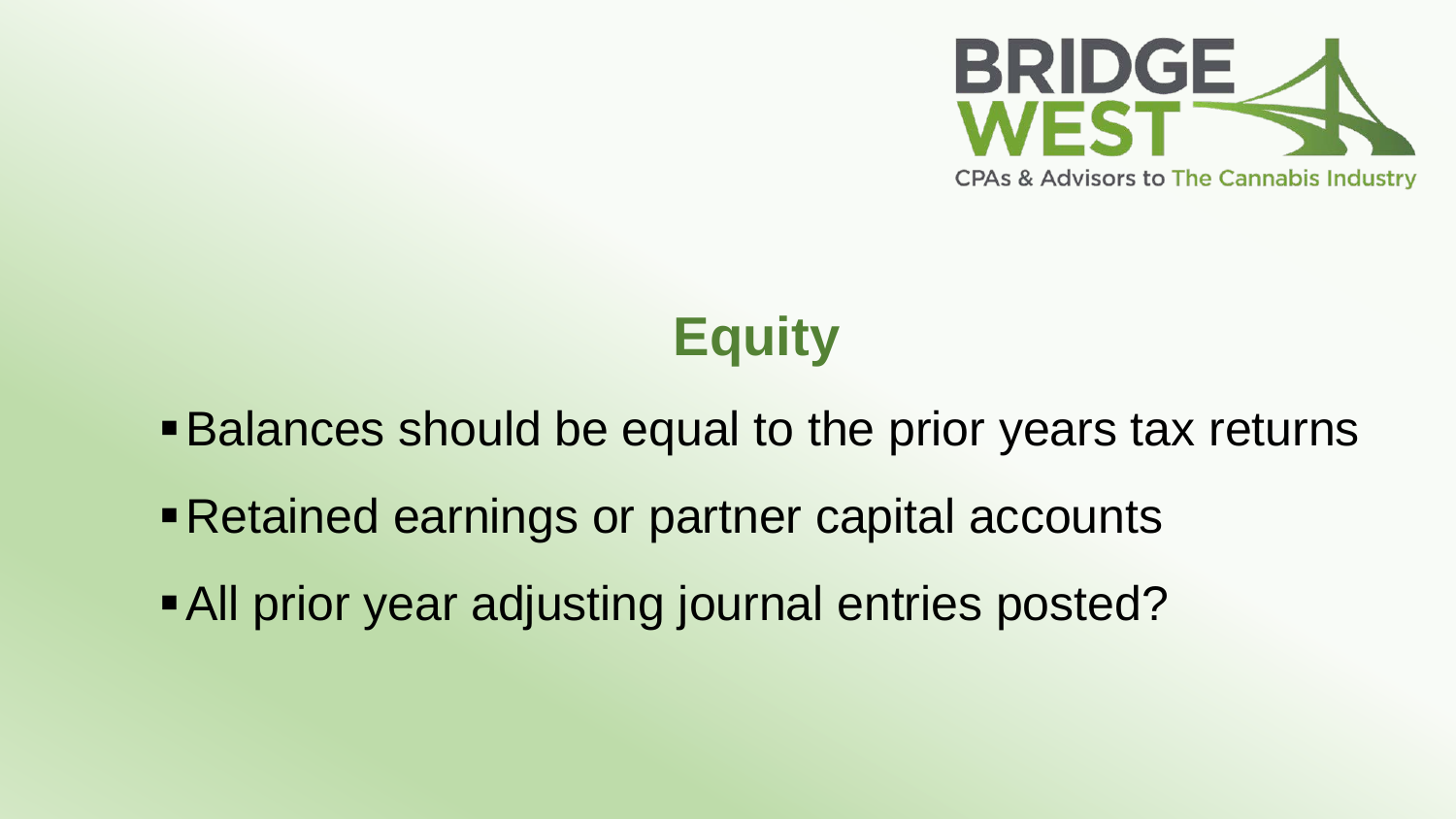

#### **Income Statement**

- •Tie sales to YTD sales tax returns
- •Wages should tie to 941s and State withholding reports
- •Depreciation and interest expense posted correctly?
- •Other balances look reasonable?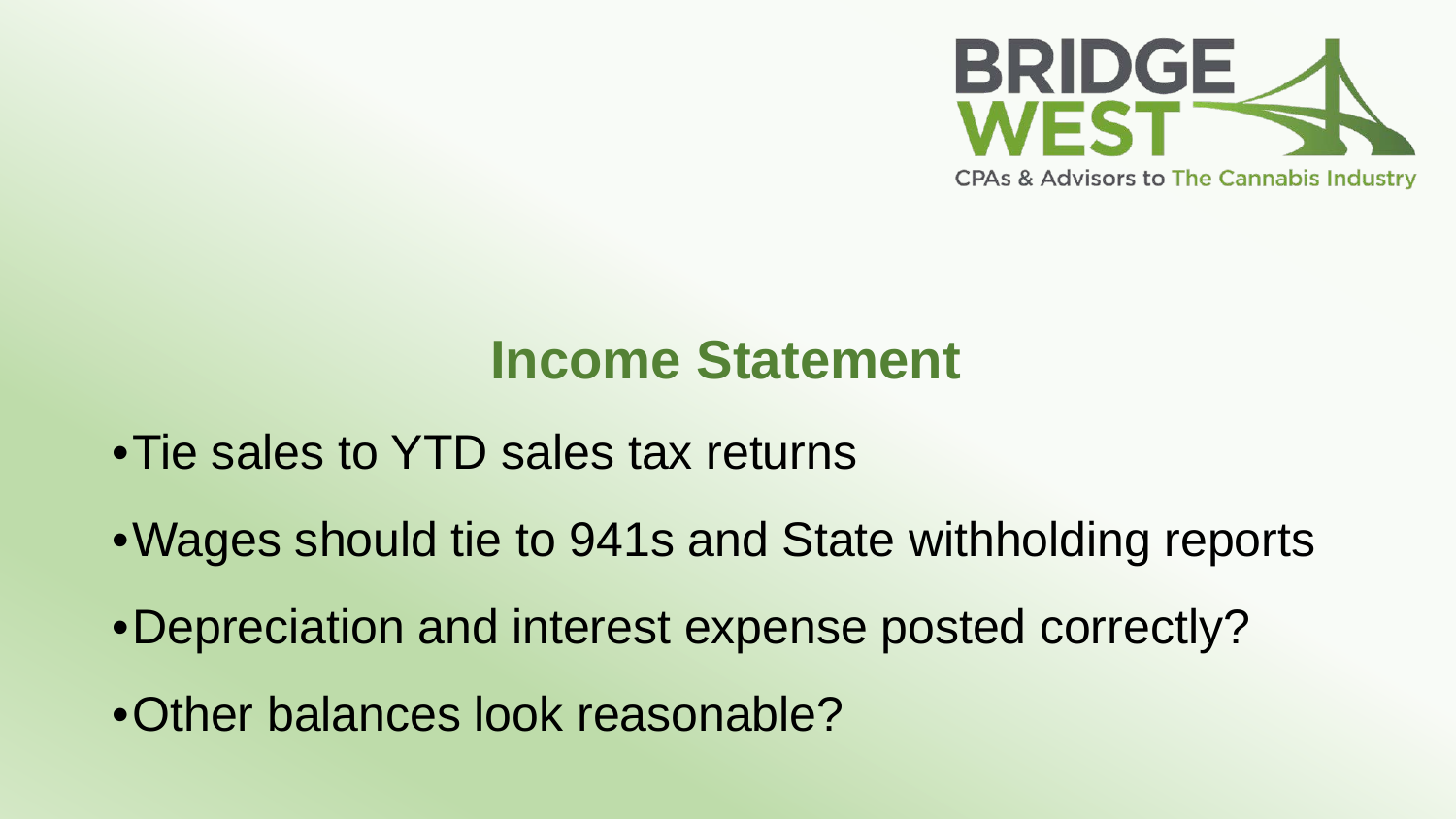

## **Tax planning-280E is still with us**

- Can gross profit be improved
- Expenses should only be for growing, extracting, and selling cannabis
- What expenses can be reduced or eliminated?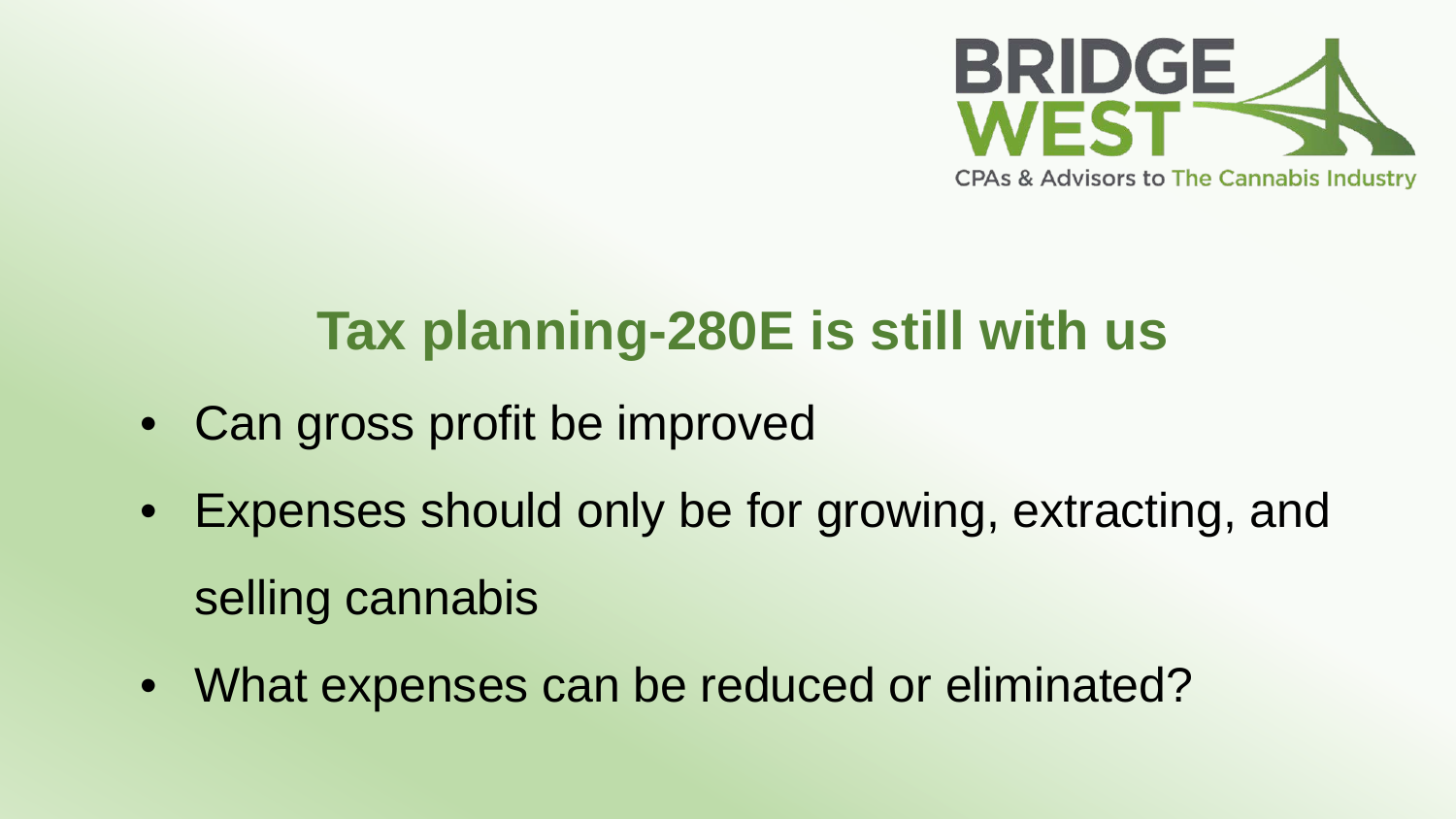

# **471c update**  Is it right for your business?